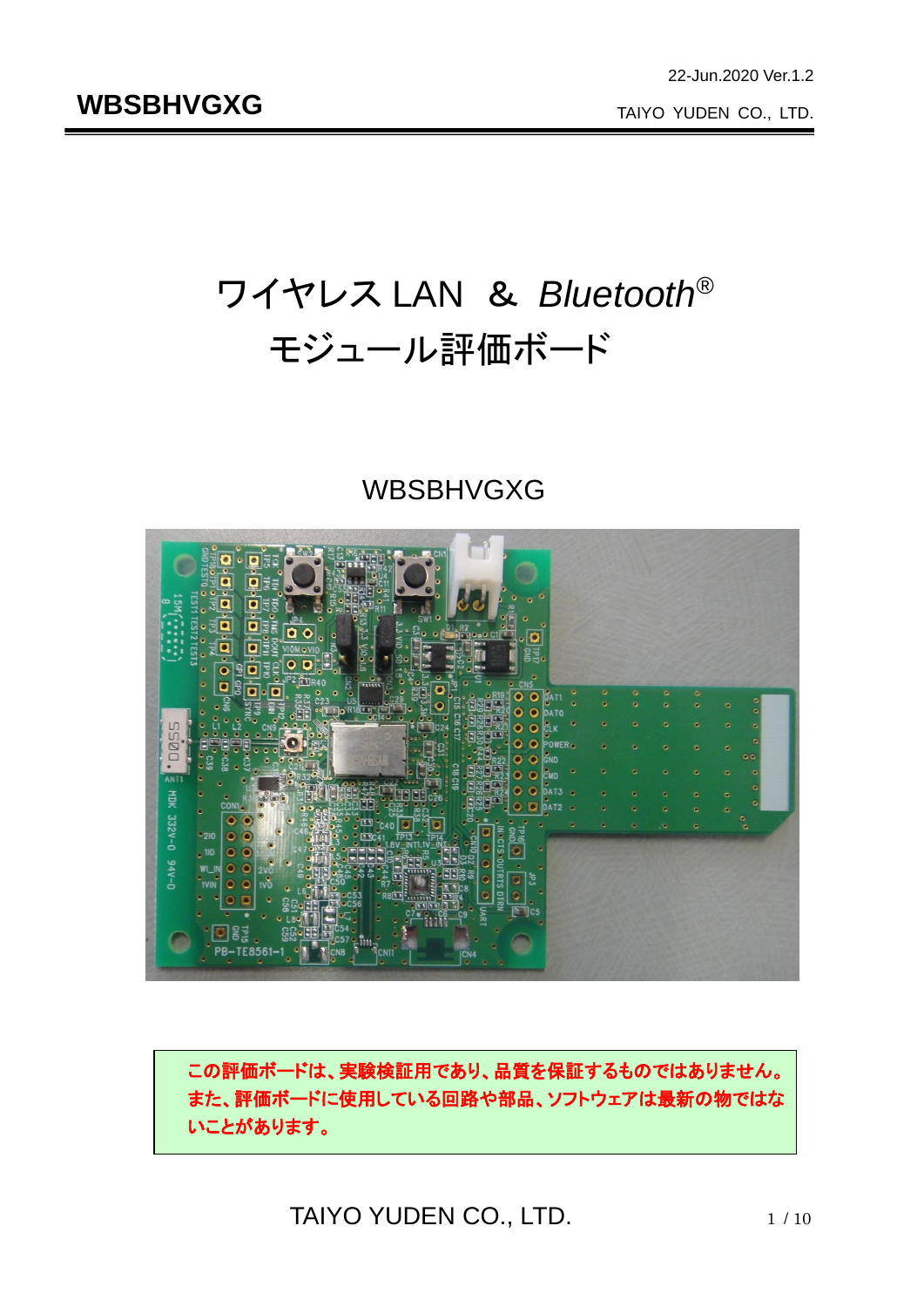TAIYO YUDEN CO., LTD.

注意:このモジュールは、日本の輸出管理下にあるデバイスドライバが必要です。 お客様の国やアプリケーシ ョン(武器など)によっては、これらのドライバをすべてのお客様に提供することができない場合があります。

詳細はお近くの太陽誘電営業所までお問い合わせください。 *[www.ty-top.com.](http://www.ty-top.com/)*

TAIYO YUDEN CO., LTD. 2/10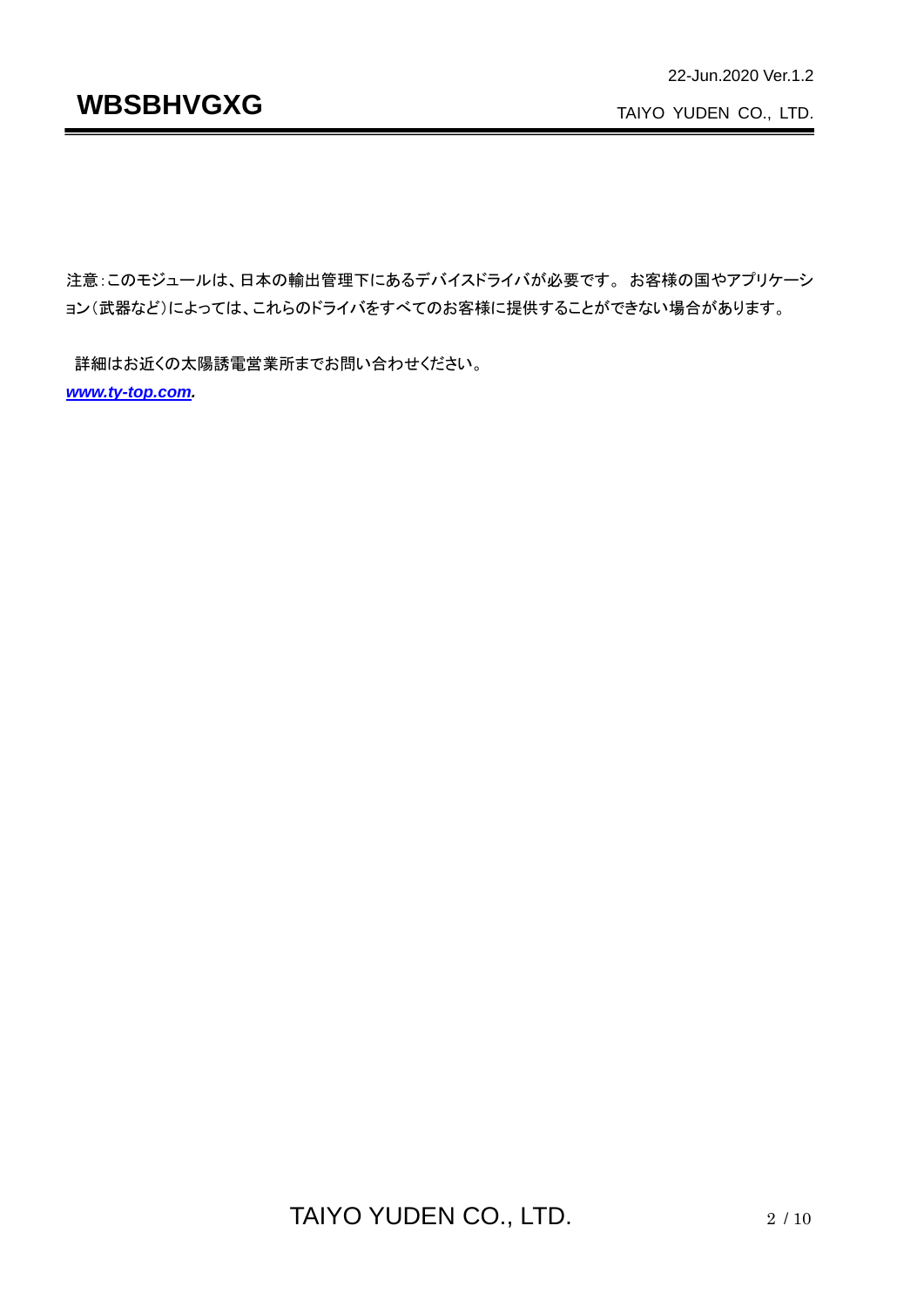## **WBSBHVGXG**

#### TAIYO YUDEN CO., LTD.

## 目次

#### Rev. Records

Feb.28.2017> Ver.1.0 Released Aug.25.2017> Ver.1.1 Update Jun.22.2020> Ver.1.2 Update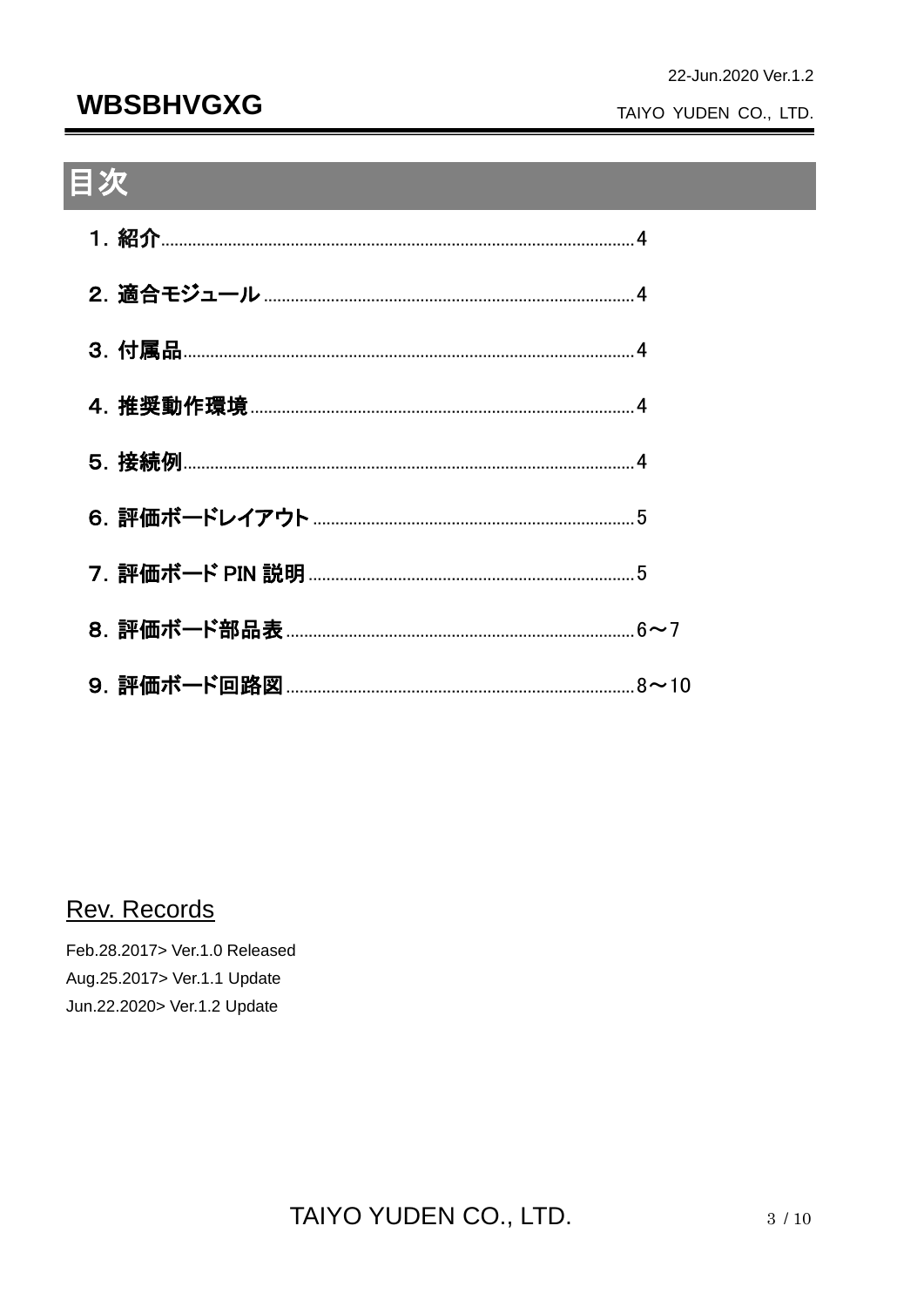### **WBSBHVGXG**

#### 1.紹介

本評価ボードは、太陽誘電が開発・販売する無線 LAN と Bluetooth®モジュールの通信テスト用に開発され たものです。本評価ボードにより、太陽誘電の無線LANとBluetooth®モジュールの通信テストを容易に行うこと ができます。

#### 2.適合モジュール

WYSBHVGXG

#### 3.付属品

| Evaluation Board (WBSBHVGXG) | piece |
|------------------------------|-------|
| I DC Power Cable             | piece |

#### 4.推奨動作環境

SDIO インタフェースを備えた Linux Fedora18 搭載 PC(CPU 1000MHz 以上)

\* SDIO を搭載した PC が必要です。 SDIO と SD メモリーカードは 同一のスロット形状ですが、 互換性がありません。

その為、評価ボードが SD メモリーカードスロットに接続されている場合、 評価ボードは動作いたしません。

#### 5.接続例

**1. SDIO(Default Setting)**

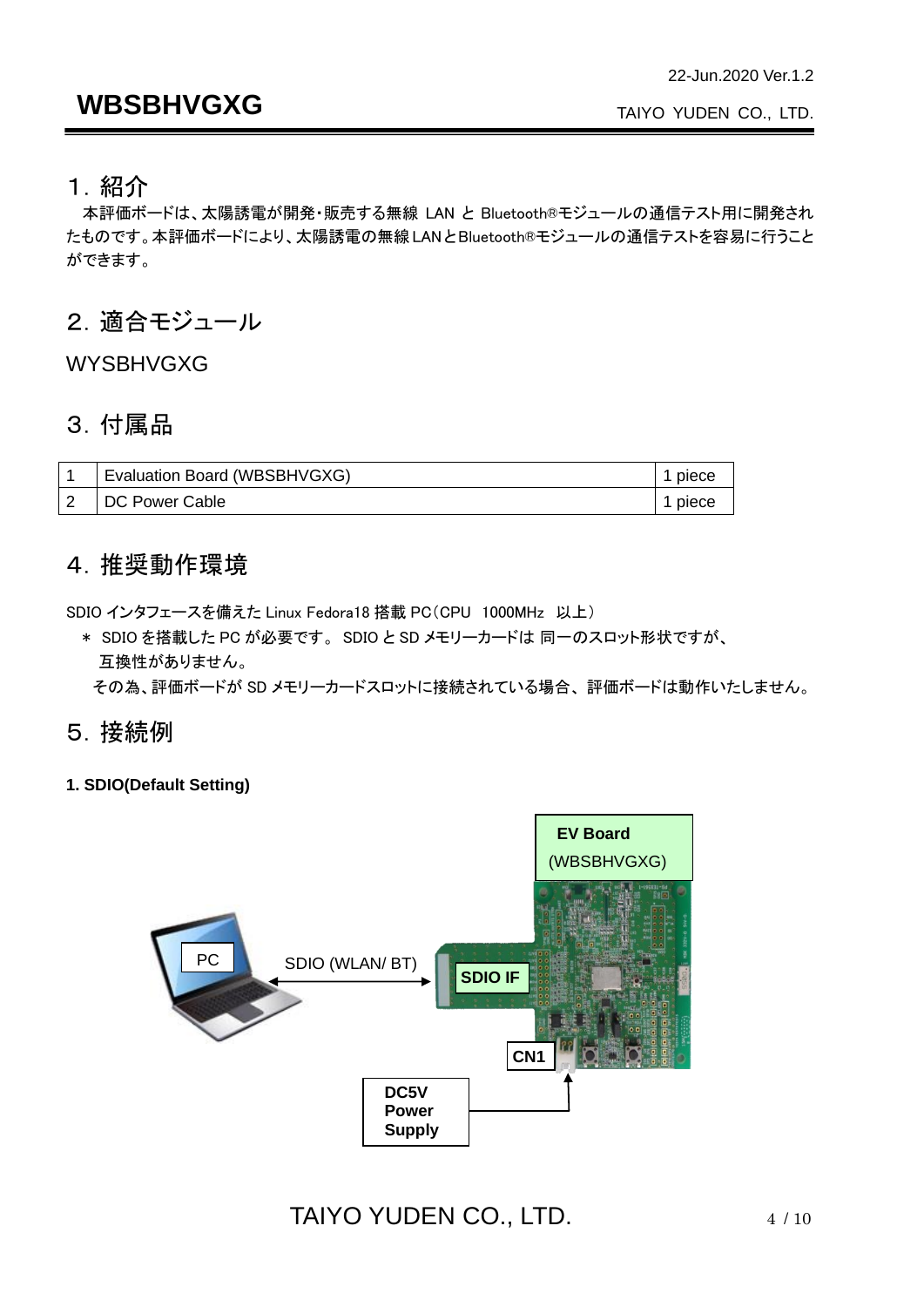#### 6.評価ボードレイアウト



7.評価ボード PIN 説明

#### **WBSBHVGXG (TE8561-1)**

CN1: DC Power Supply

| No. | Pin name | <b>Direction</b> | <b>Description</b> |
|-----|----------|------------------|--------------------|
|     | 5۷       | Input            | 5.0V input.        |
|     | GND      | GND              | Ground             |

CN2: VIO Voltage Select (Default Setting: 1-2 short.)

| No. | Pin name | <b>Direction</b> | <b>Description</b> |
|-----|----------|------------------|--------------------|
|     | 3.3V     | Output           | 3.3V output.       |
|     | √lO      | Input            | Input for VIO.     |
|     | .8V      | Output           | 1.8V output.       |

CN3: VIO\_SD Voltage Select (Default Setting: 2-3 short.)

| No. | Pin name | <b>Direction</b> | <b>Description</b> |
|-----|----------|------------------|--------------------|
|     | 3.3V     | Output           | 3.3V output.       |
|     | ∕IO      | Input            | Input for VIO SD.  |
|     | .8V      | Dutput           | 1.8V output.       |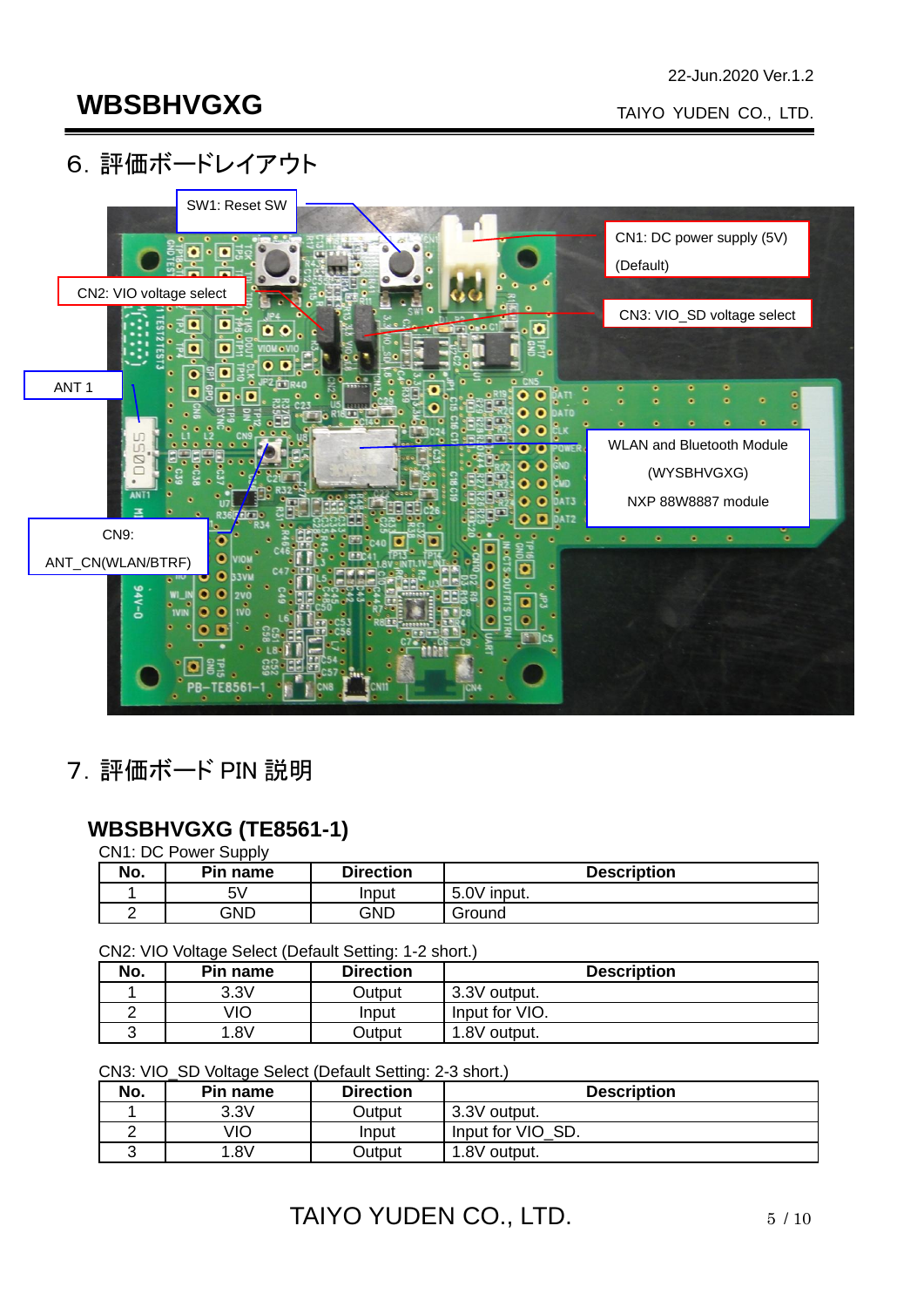#### 8.評価ボード部品表

#### **WBSBHVGXG (TE8561-1)**

| <b>Ref Name</b>    | <b>Description</b>       | Parts name and standard | <b>Supplier</b>            |
|--------------------|--------------------------|-------------------------|----------------------------|
| ANT <sub>1</sub>   | <b>Dual ANTENNA</b>      | AH104N2450D1            | <b>TAIYO YUDEN</b>         |
| U <sub>1</sub>     | IC(LDO 3.3V)             | S-1172B33-E6T1U         | SII or equivalent          |
| U <sub>2</sub>     | IC(LDO1.8V)              | S-1170B18UC-OTDTF       | SII or equivalent          |
| U3                 | N.M.                     | N.M.                    |                            |
|                    | $\overline{IC}$          |                         |                            |
| U4                 | (Reset voltage detector) | TPS3808G01DBVT          | TI or equivalent           |
| $\overline{U5}$    | IC(32.768kHz clock)      | SG-3030LC               | <b>EPSON</b> or equivalent |
| $\overline{U7}$    | N.M                      | N.M.                    |                            |
| $\overline{U8}$    | Module                   | <b>WYSBHVGXG</b>        | <b>TAIYO YUDEN</b>         |
| SW <sub>1</sub>    | <b>SWITCH</b>            | HP03-15AFKP2            | Nikkai or equivalent       |
| SW2                | <b>SWITCH</b>            | HP03-15AFKP2            | Nikkai or equivalent       |
| CN1                | <b>CONNECTOR</b>         | S2B-XH-A                | JST or equivalent          |
| CN <sub>2</sub>    | <b>CONNECTOR</b>         | PIN_HEADER_S3           |                            |
| CN3                | <b>CONNECTOR</b>         | PIN_HEADER_S3           |                            |
| $CN4 - CN6$        | N.M.                     | N.M.                    |                            |
| CN <sub>8</sub>    | N.M.                     | N.M.                    |                            |
| CN9                | <b>RF CONNECTOR</b>      | MM8430-2610             | <b>MURATA</b>              |
| <b>CN10 - CN11</b> | N.M.                     | N.M.                    |                            |
| CON <sub>1</sub>   | N.M.                     | N.M.                    |                            |
| $JP1 - JP4$        | N.M.                     | N.M.                    |                            |
| C <sub>1</sub>     | <b>CAPACITOR</b>         | LMK107 BJ475KA          | <b>TAIYO YUDEN</b>         |
| C <sub>2</sub>     | <b>CAPACITOR</b>         | LMK107 BJ475KA          | <b>TAIYO YUDEN</b>         |
| $\overline{C3}$    | <b>CAPACITOR</b>         | LMK107 BJ475KA          | <b>TAIYO YUDEN</b>         |
| C4                 | <b>CAPACITOR</b>         | LMK107 BJ475KA          | <b>TAIYO YUDEN</b>         |
| C <sub>5</sub>     | <b>CAPACITOR</b>         | <b>JMK107 BJ106MA</b>   | <b>TAIYO YUDEN</b>         |
| $C6 - C10$         | N.M.                     | N.M.                    |                            |
| $\overline{C11}$   | <b>CAPACITOR</b>         | <b>TMK105BJ104KV</b>    | <b>TAIYO YUDEN</b>         |
| C <sub>12</sub>    | N.M.                     | N.M.                    |                            |
| C <sub>13</sub>    | <b>CAPACITOR</b>         | <b>TMK105BJ104KV</b>    | <b>TAIYO YUDEN</b>         |
| C <sub>14</sub>    | <b>CAPACITOR</b>         | <b>TMK105BJ104KV</b>    | <b>TAIYO YUDEN</b>         |
| $C15 - C20$        | N.M.                     | N.M.                    |                            |
| C <sub>21</sub>    | <b>CAPACITOR</b>         | <b>JMK107 BJ106MA</b>   | <b>TAIYO YUDEN</b>         |
| C <sub>22</sub>    | <b>CAPACITOR</b>         | <b>JMK107 BJ106MA</b>   | <b>TAIYO YUDEN</b>         |
| C <sub>23</sub>    | <b>CAPACITOR</b>         | <b>JMK107 BJ106MA</b>   | <b>TAIYO YUDEN</b>         |
| C <sub>24</sub>    | <b>CAPACITOR</b>         | <b>JMK107 BJ106MA</b>   | <b>TAIYO YUDEN</b>         |
| C <sub>25</sub>    | CAPACITOR.               | UMK105 CH100DV          | <b>TAIYO YUDEN</b>         |
| C <sub>26</sub>    | <b>CAPACITOR</b>         | JMK107 BJ106MA          | <b>TAIYO YUDEN</b>         |
| C <sub>27</sub>    | <b>CAPACITOR</b>         | <b>JMK107 BJ106MA</b>   | <b>TAIYO YUDEN</b>         |
| C <sub>28</sub>    | <b>CAPACITOR</b>         | <b>JMK107 BJ106MA</b>   | <b>TAIYO YUDEN</b>         |
| C <sub>29</sub>    | <b>CAPACITOR</b>         | <b>JMK107 BJ106MA</b>   | <b>TAIYO YUDEN</b>         |
| C30                | <b>CAPACITOR</b>         | <b>JMK107 BJ106MA</b>   | <b>TAIYO YUDEN</b>         |
| C31                | <b>CAPACITOR</b>         | <b>JMK107 BJ106MA</b>   | <b>TAIYO YUDEN</b>         |
| C <sub>32</sub>    | CAPACITOR.               | UMK105 CH100DV          | <b>TAIYO YUDEN</b>         |
| C33 - C35          | N.M.                     | N.M.                    |                            |
| C36                | <b>CAPACITOR</b>         | <b>EMK105 BJ103KV</b>   | <b>TAIYO YUDEN</b>         |
| $\overline{C37}$   | <b>INDUCTOR</b>          | HK 1005 2N2S            | <b>TAIYO YUDEN</b>         |
| C38 - C59          | N.M.                     | N.M.                    |                            |
| L1                 | <b>CAPACITOR</b>         | EVK105 CH0R6BW          | <b>TAIYO YUDEN</b>         |
| L2                 | <b>RESISTOR</b>          | <b>MCR01 MRT J000</b>   | ROHM or equivalent         |
| $L3-L8$            | N.M.                     | N.M.                    |                            |
| R <sub>1</sub>     | <b>RESISTOR</b>          | MCR03 EZP J000          | ROHM or equivalent         |
| R <sub>2</sub>     | <b>RESISTOR</b>          | MCR01 MZP J470          | ROHM or equivalent         |
| $R3 - R12$         | N.M.                     | N.M.                    |                            |
| R <sub>13</sub>    | <b>RESISTOR</b>          | MCR01 MRT J000          | ROHM or equivalent         |
| R14                | <b>RESISTOR</b>          | MCR01 MZP J104          | ROHM or equivalent         |
| R <sub>15</sub>    | <b>RESISTOR</b>          | MCR01 MZP J104          | ROHM or equivalent         |
| R16                | <b>RESISTOR</b>          | MCR01 MRT J000          | ROHM or equivalent         |

TAIYO YUDEN CO., LTD. 6/10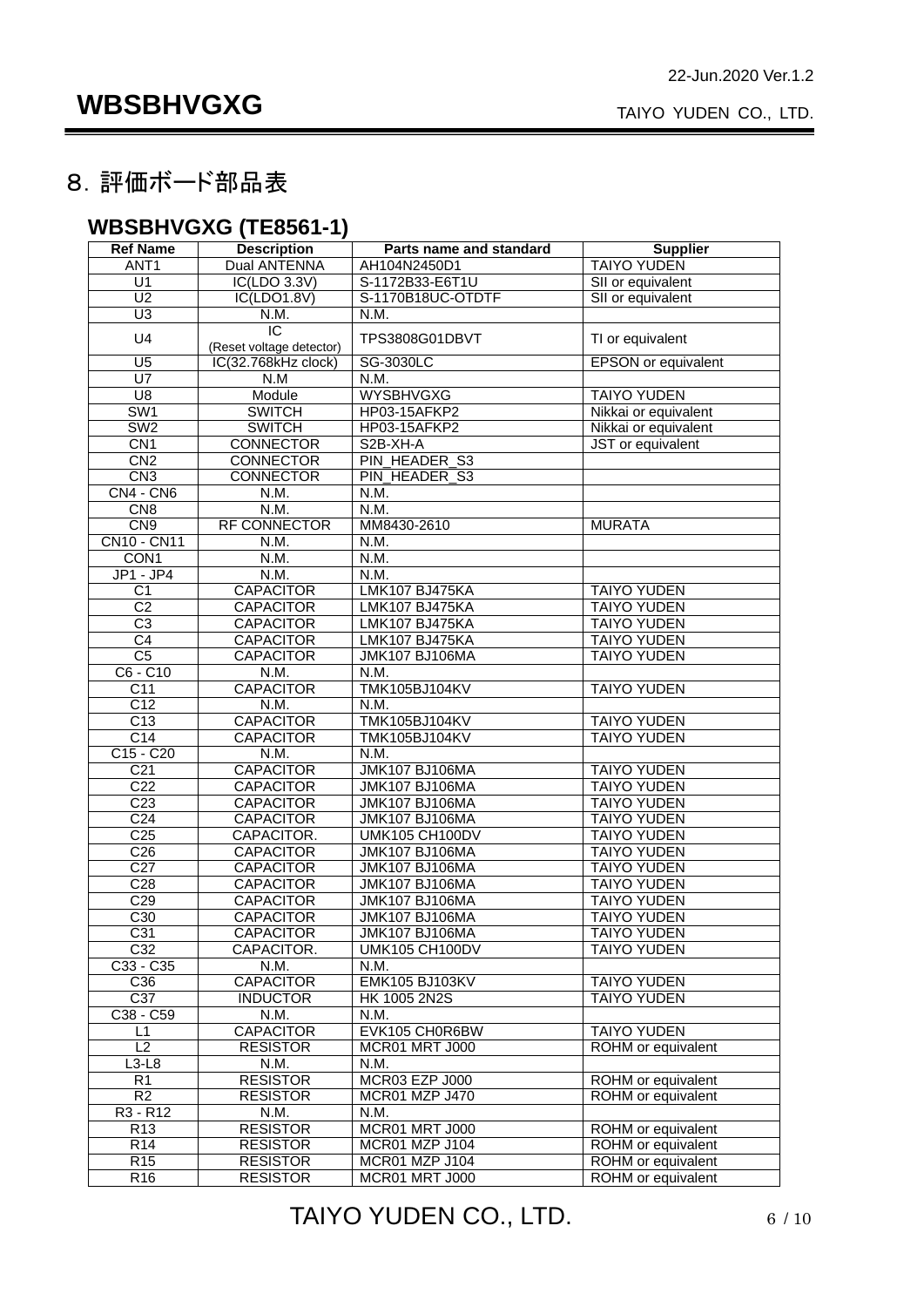## **WBSBHVGXG**

#### TAIYO YUDEN CO., LTD.

| <b>Ref Name</b> | <b>Description</b> | Parts name and standard | <b>Supplier</b>    |
|-----------------|--------------------|-------------------------|--------------------|
| <b>R17</b>      | N.M.               | N.M.                    |                    |
| R <sub>18</sub> | <b>RESISTOR</b>    | MCR01 MRT J000          | ROHM or equivalent |
| R <sub>19</sub> | RESISTOR.          | MCR01 MZP J220          | ROHM or equivalent |
| R <sub>20</sub> | RESISTOR.          | MCR01 MZP J220          | ROHM or equivalent |
| R <sub>21</sub> | RESISTOR.          | MCR01 MZP J220          | ROHM or equivalent |
| R <sub>22</sub> | RESISTOR.          | MCR01 MZP J220          | ROHM or equivalent |
| R <sub>23</sub> | RESISTOR.          | MCR01 MZP J220          | ROHM or equivalent |
| R <sub>24</sub> | <b>RESISTOR</b>    | MCR01 MZP J220          | ROHM or equivalent |
| R <sub>25</sub> | <b>RESISTOR</b>    | <b>MCR01 MRT J473</b>   | ROHM or equivalent |
| R <sub>26</sub> | <b>RESISTOR</b>    | MCR01 MRT J473          | ROHM or equivalent |
| R <sub>27</sub> | <b>RESISTOR</b>    | MCR01 MRT J473          | ROHM or equivalent |
| R <sub>28</sub> | <b>RESISTOR</b>    | MCR01 MRT J473          | ROHM or equivalent |
| R <sub>29</sub> | <b>RESISTOR</b>    | MCR01 MRT J473          | ROHM or equivalent |
| R30             | N.M.               | N.M.                    |                    |
| R31             | <b>RESISTOR</b>    | MCR01 MRT J000          | ROHM or equivalent |
| R32             | <b>RESISTOR</b>    | MCR01 MRT J000          | ROHM or equivalent |
| R33             | <b>RESISTOR</b>    | MCR01 MRT J000          | ROHM or equivalent |
| $R34 - R38$     | N.M.               | N.M.                    |                    |
| R39             | <b>RESISTOR</b>    | <b>MCR01 MRT J000</b>   | ROHM or equivalent |
| R40             | <b>RESISTOR</b>    | MCR01 MRT J000          | ROHM or equivalent |
| R41             | <b>RESISTOR</b>    | MCR01 MRT J000          | ROHM or equivalent |
| R42             | <b>RESISTOR</b>    | MCR01 MZP J104          | ROHM or equivalent |
| R43             | <b>RESISTOR</b>    | MCR01 MRT J000          | ROHM or equivalent |
| R44             | <b>CAPACITOR</b>   | TMK105BJ104KV           | <b>TAIYO YUDEN</b> |
| R45 - R48       | N.M.               | N.M.                    |                    |
| D1              | <b>LED</b>         | <b>SML-310</b>          | ROHM or equivalent |
| $D2 - D3$       | N.M.               | N.M.                    |                    |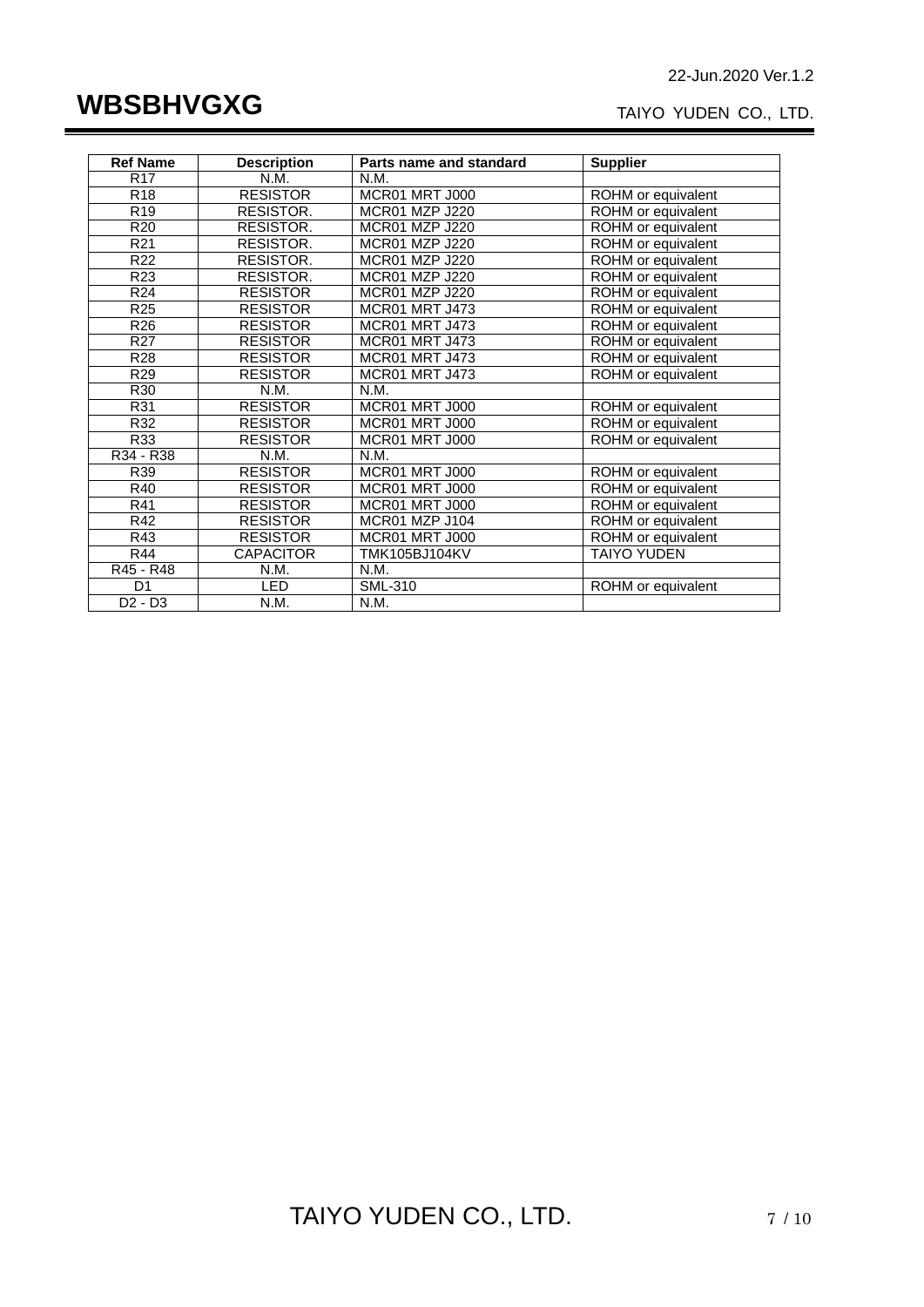

 $8/10$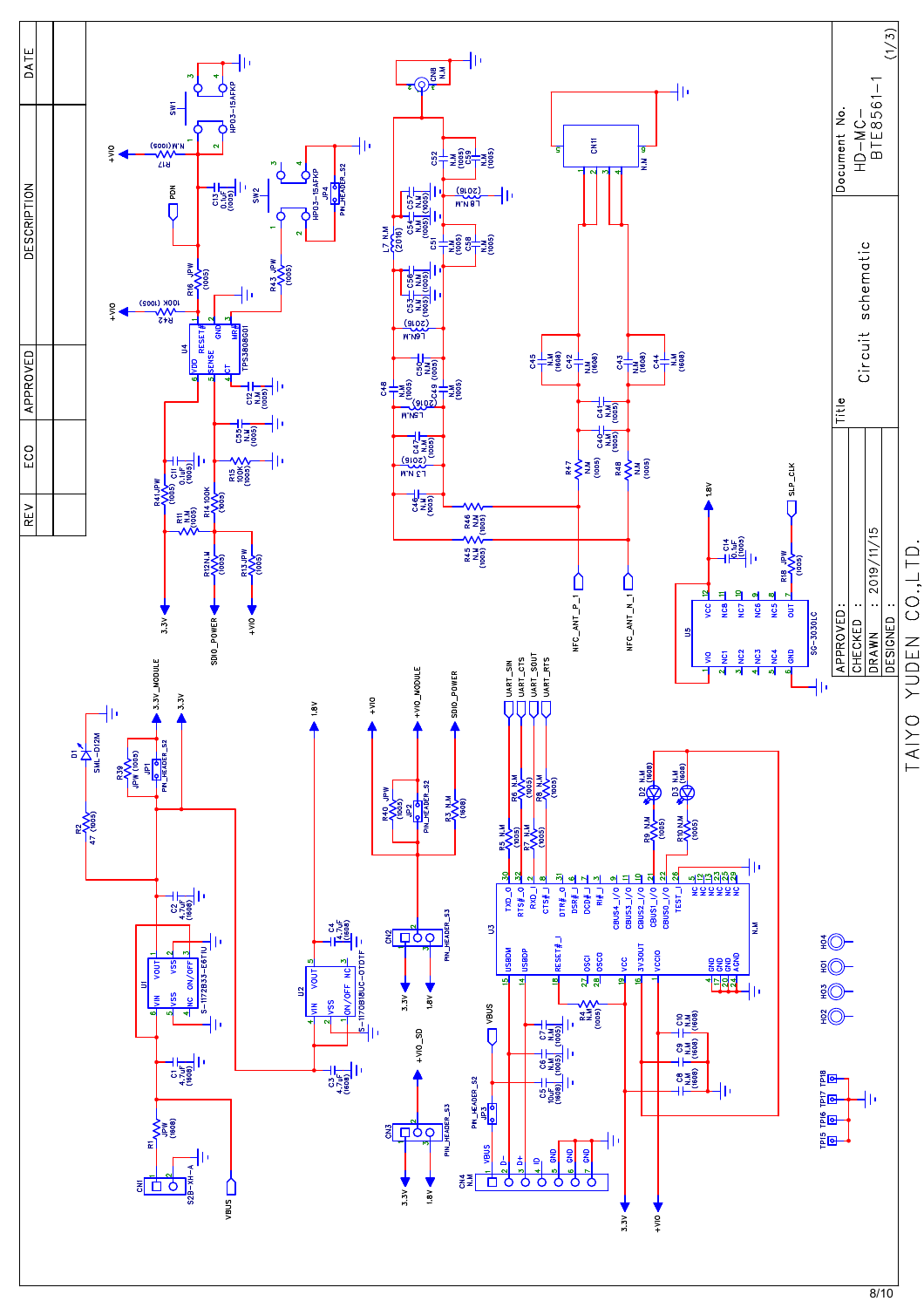